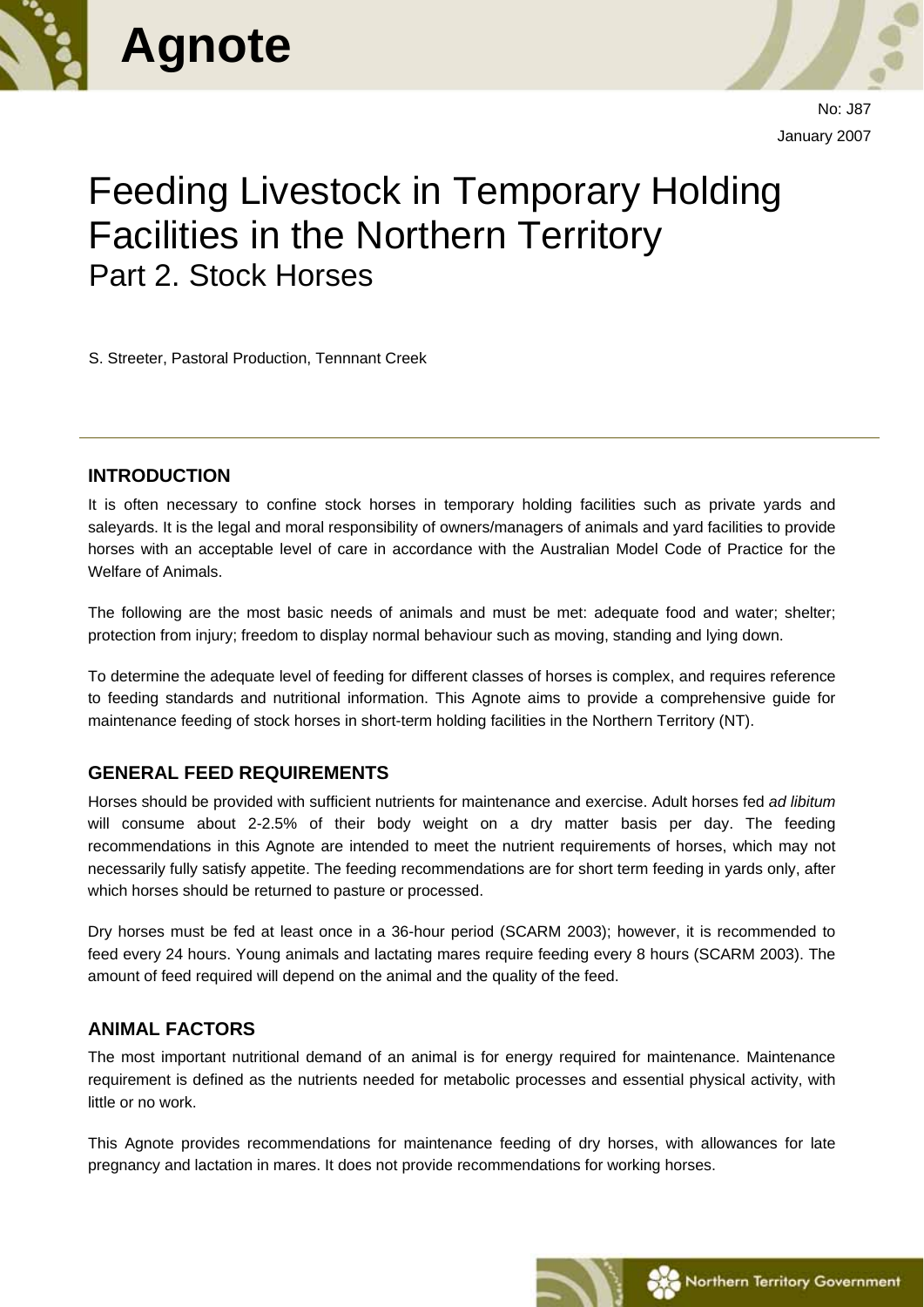# **BREED/MATURE BODY WEIGHT**

Maintenance requirements of horses are different for different breeds, which are reflected in the mature weight of the animal. When scales are not available, the most accurate estimate of the weight of a horse can be made using the following formula.



Adapted from: Khonke et al. (1999)



# **BROOD MARES**

During the early stages of pregnancy and peak lactation, a mare needs substantial amounts of energy and other nutrients. A mare in the late stages of pregnancy requires 12-20% more energy in her daily diet than a horse at maintenance, while a mare in peak lactation requires 70% more energy (NRC 1989). Without an adequate diet, a mare will draw on body reserves to maintain milk production or to supply nutrients to the foetus, which will result in a significant weight loss.

#### **WORK/ACTIVITY**

While this Agnote does not provide recommendations for horses at work, it is important to be aware that working animals require a significantly higher quality diet than horses doing little or no work. For example, stock horses doing moderate work (station work, camp drafting) require 50% more energy in the diet than idle horses (NRC 1989).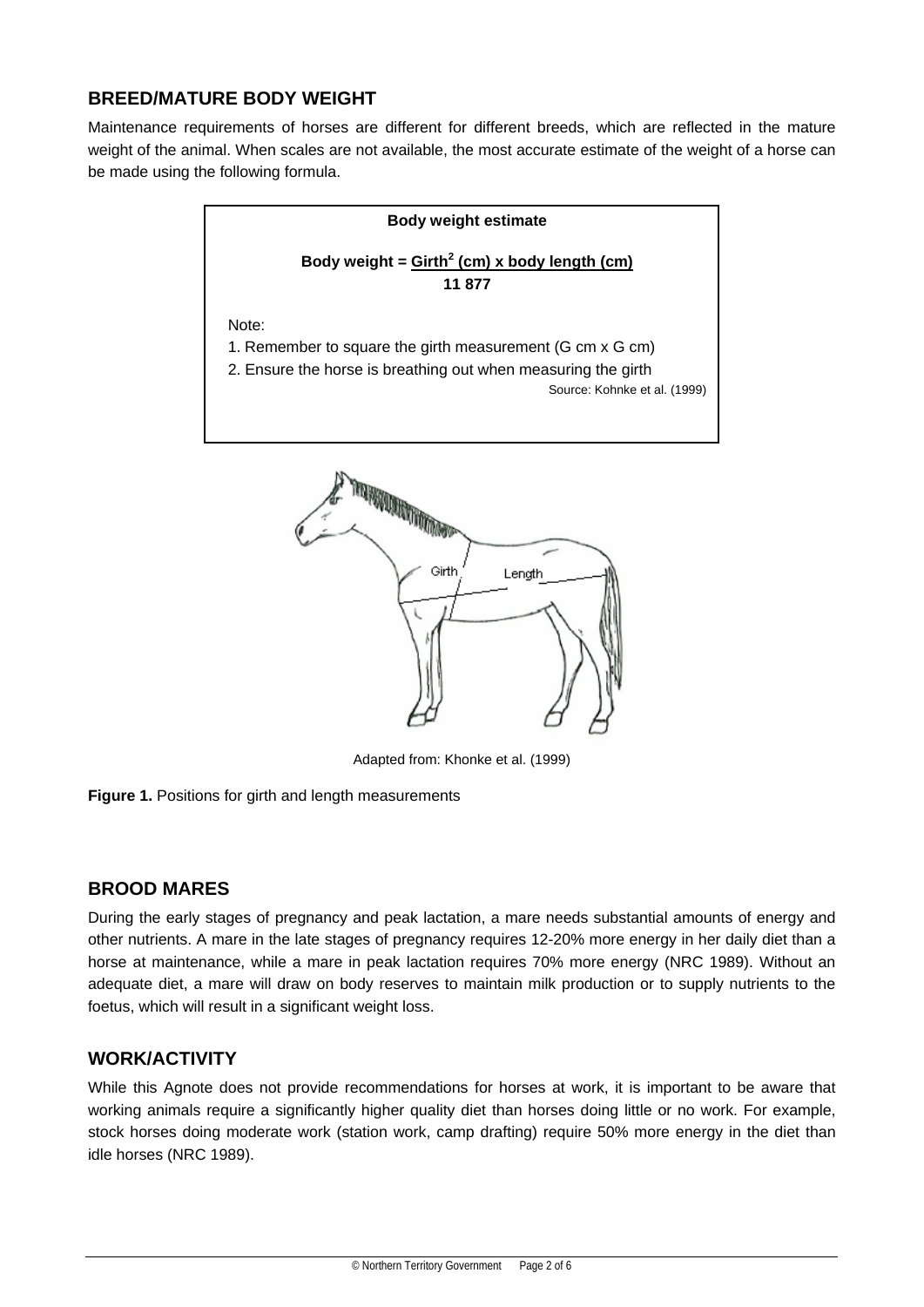# **FEED FACTORS**

Feed nutrient values (protein, energy and digestibility) will vary greatly between different feed types, which will affect the amount of feed needed to meet maintenance requirements of animals. Good pasture hays are often sufficient for dry horses doing minimal work. Low quality rangeland pastures are poorly digested, which reduces the amount of feed a horse can eat and limits nutrient intake. A good quality lucerne hay, copra or horse cubes may be used to supplement poor quality pasture hay. When feeding supplements, a horse diet should contain at least 1% of its bodyweight per day in good quality roughage to prevent digestive disorders.

Digestible energy (measured as megajoules of digestible energy per kilogram of dry matter) is the energy measure commonly used in horse feeding and should be listed on all commercial feed product labels. Nutrient levels are expressed on a dry matter (DM) basis. Most hays and copra contain approximately 90% DM, while silages have about 30% DM. The remaining proportion of the feed is predominantly water. This must be taken into account when calculating the amount of fodder to feed.

# **FEEDING LOCAL FEEDS IN THE NT**

The range of available feeds is limited in the NT, particularly in the central and southern regions. Table 1 provides the nutrient composition of a range of seasonally available feeds which may be used for feeding horses.

| <b>Feed Type</b>                              | <b>Digestible energy</b><br>(MJ DE/kg DM) | Crude protein (%) |
|-----------------------------------------------|-------------------------------------------|-------------------|
| Horse cubes <sup>1</sup>                      | 11                                        | $12 - 13$         |
| Copra                                         | 15.4                                      | 20-23             |
| Good legume hay (eg. lucerne)                 | 10.5-12.5                                 | $12 - 15$         |
| Good grass hay (eg. pangola, Rhodes)          | $8.5 - 11$                                | $7.5 - 10$        |
| Forage sorghum hay                            | $10-10.5$                                 | $8 - 10$          |
| Rangeland pastures (eg. Flinders and Mitchell | $6 - 9.5$                                 | $4 - 7.5$         |
| grass)                                        |                                           |                   |

**Table 1.** Nutrient composition of feeds readily available in the NT

1 Horse cubes are a concentrate product and should be fed in conjunction with roughage (hay, pasture).

Table 2 provides the minimum requirements for the full hand feeding of stock horses under minimal workload, for the range of local feed options given above. It is important to note that not all feeds will be nutritionally adequate to meet all classes of horses within their daily feed intake ability. Mares in late pregnancy or peak lactation will require a higher quality diet in order to acquire sufficient nutrients to maintain adequate body condition. Young horses also require a high quality diet, for the development of bone and muscle.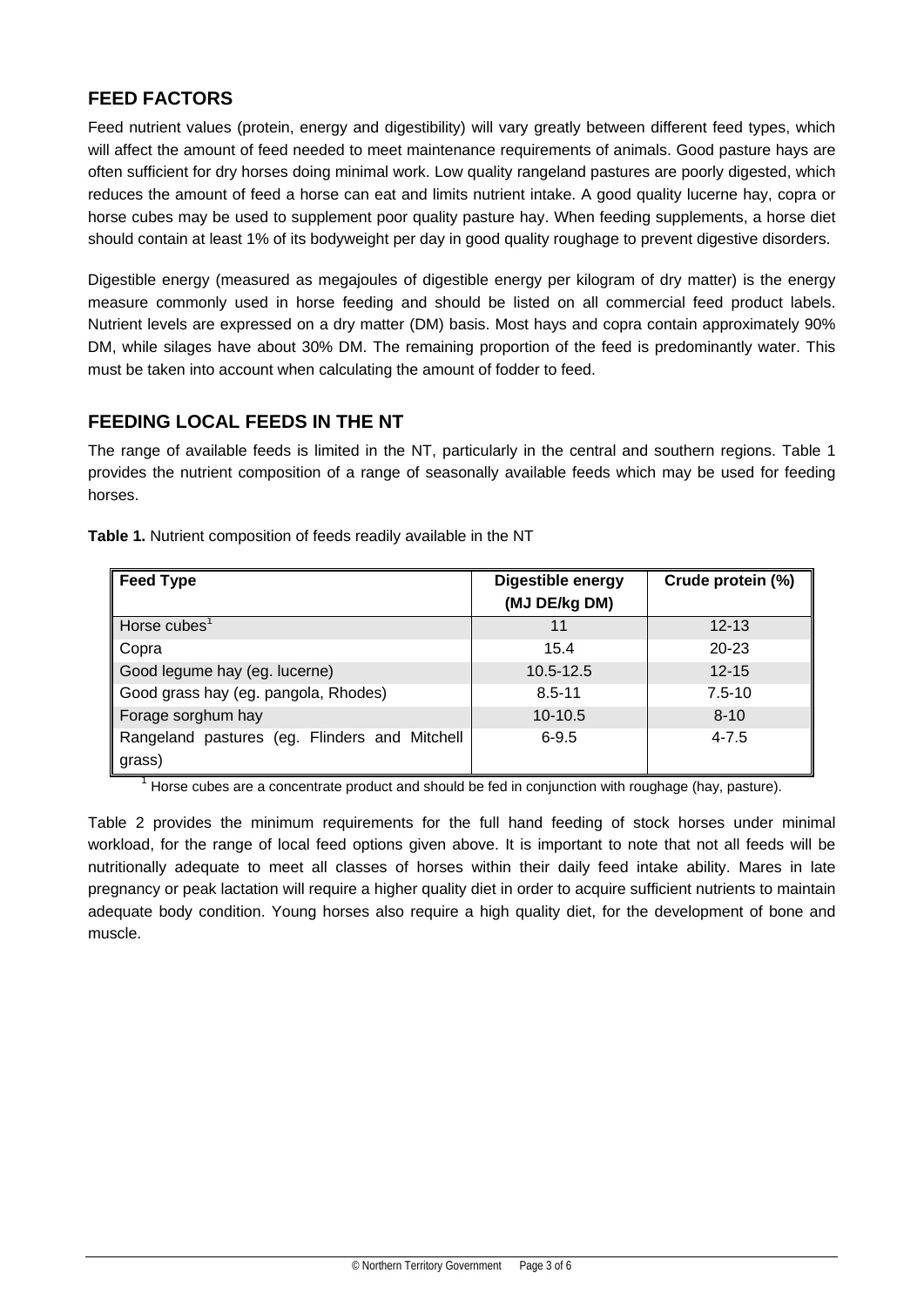| <b>Class and live-weight</b> | Feed type                                           |           |                          |                |                        |                        |
|------------------------------|-----------------------------------------------------|-----------|--------------------------|----------------|------------------------|------------------------|
| (kg)                         | Good grass hay : Horse cubes Good grass hay : Copra |           | Good grass hay           | Forage sorghum | Lucerne: Rangeland hay | Lucerne: Rangeland hay |
|                              | 60:40                                               | $90:10**$ |                          | hay            | $70:30**$              | $30:70**$              |
| Stallions, geldings,         |                                                     |           |                          |                |                        |                        |
| dry mares                    |                                                     |           |                          |                |                        |                        |
| 400                          | 6.6                                                 | 6.8       | 7.3                      | 6.2            | 6.8                    | 8.4                    |
| 500                          | 8                                                   | 8.3       | 9                        | 7.6            | 8.3                    | 10.2                   |
| 600                          | 9.5                                                 | 9.8       | 10.6                     | 9              | 9.8                    | 12.2                   |
| Late pregnancy               |                                                     |           |                          |                |                        |                        |
| 400                          | 8.3                                                 | 8.1       |                          |                | 8.1                    |                        |
| 500                          | 10.3                                                | 10        |                          |                | 10                     |                        |
| 600                          | 12.2                                                | 11.8      |                          |                | 11.8                   |                        |
| <b>Peak lactation</b>        |                                                     |           |                          |                |                        |                        |
| 400                          | 13.3                                                | 11.6      |                          |                | 11.6                   |                        |
| 500                          | 16.7                                                | 14.3      |                          |                | 14.3                   |                        |
| 600                          | 20                                                  | 17        | $\overline{\phantom{a}}$ |                | 17                     | ٠                      |
| Growing                      |                                                     |           |                          |                |                        |                        |
| 6 months (180 kg)            | 7                                                   | 6.5       |                          |                | 6.4                    |                        |
| 12 months (250 kg)           | 8.3                                                 | 7.9       |                          |                | 7.9                    |                        |
| 18 months (300 kg)           | 8.3                                                 | 8         |                          |                | 8                      |                        |

**Table 2.** Minimum\* feed requirements for full hand feeding of horses ('as fed' kg/head/day)

- Diet deficient in energy and/or protein for the class of horse

\* Compliant with energy maintenance requirements of different classes of horses (NRC 1989)

\*\* See Example 1 for calculating levels of individual feeds required in diets containing more than one feed type.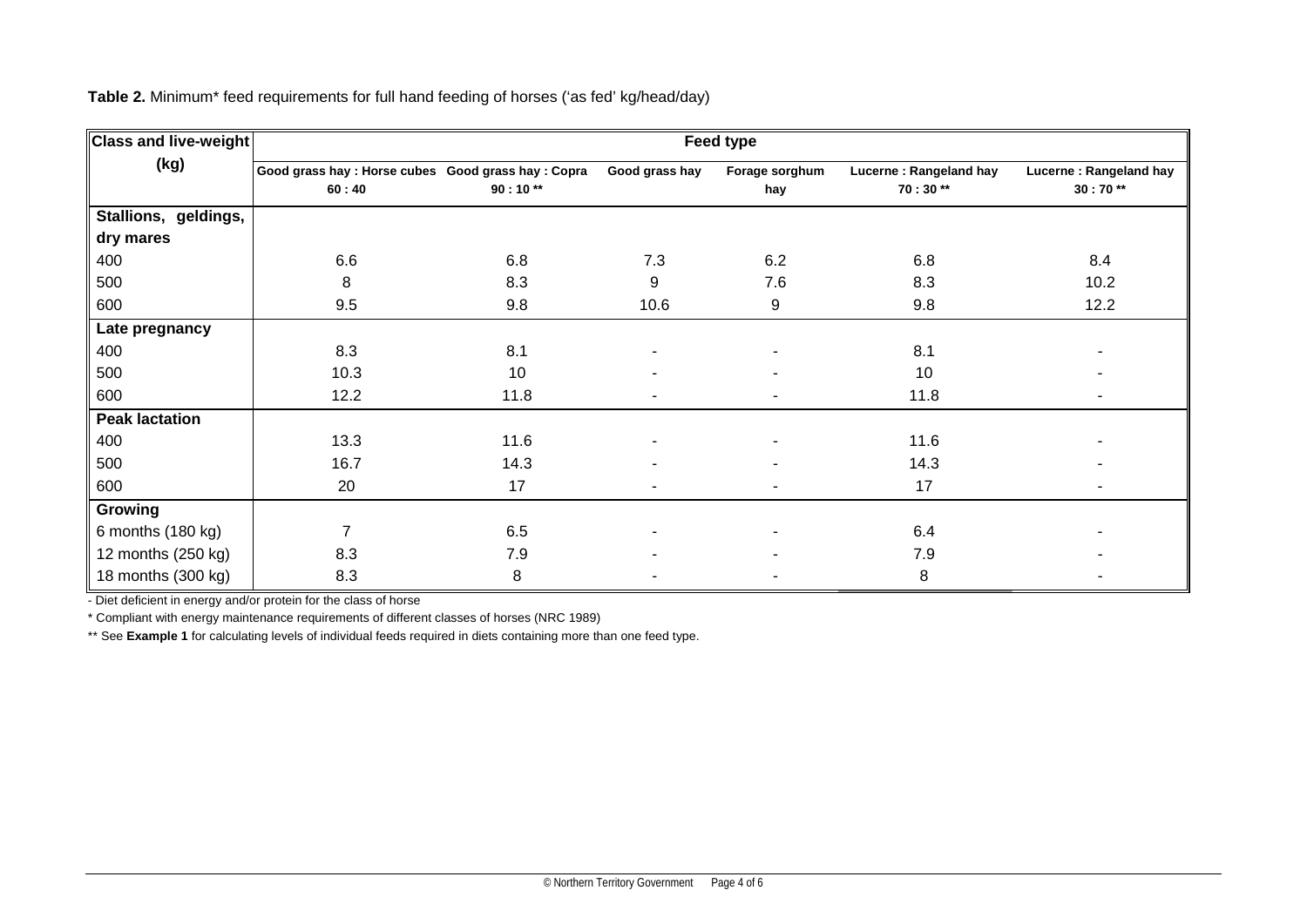

# **THE FEEDING ENVIRONMENT**

While it is possible to accurately calculate feeding levels for horses, the feeding environment can greatly influence the amount of feed the horse will actually eat. Feed must be free of contamination and spoilage. The feeding system should allow equal access, giving enough space to limit bullying and the provide access for 'shy' feeders. If shy feeders do not commence eating within 24 hours, they should be separated from the feeding group.

Stocking density should be no greater and one animal/3.5m<sup>2</sup> for adult horses in holding pens (AWAC 1993).

Ensure the yard complex is free from potentially toxic plants, old hay, cattle feed such as weaner pellets, grain, urea and mineral supplements, and rubbish such as plastic bags, bale twine and empty syringes.

# **WATER**

It is necessary that horses have daily access to a sufficient supply of cool, clean water. Table 3 provides approximate water consumption rates for horses. **In temperatures above 35ºC, horses will require approximately 50% more water than suggested in Table 3.** These are average figures only. There will be variation in intake depending on ambient temperature and water content in feed.

**Table 3.** Average daily water consumption by horses

| Bodyweight (kg)       | Average water consumption (L/day) |
|-----------------------|-----------------------------------|
| 200                   | $10 - 15$                         |
| 300                   | $15 - 22$                         |
| 400                   | $20 - 30$                         |
| 500                   | 25-36                             |
| 600                   | $30 - 43$                         |
| <b>Lactating Mare</b> | 45-65                             |

Source: Kohnke et al. (1999) NRC (1989)